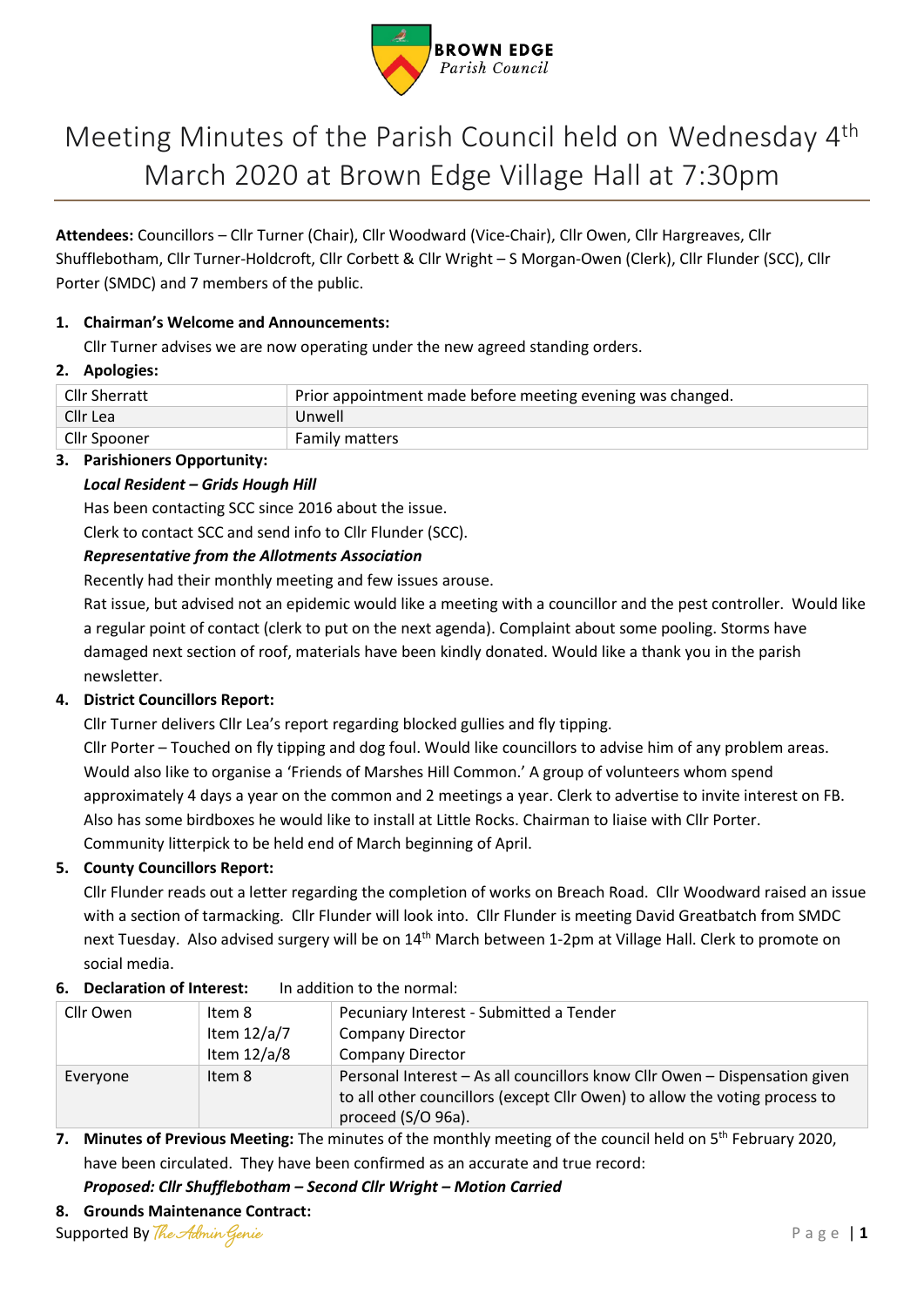

20:03 – Cllr Owen leaves the room.

a) Clerk advised that only one tender has been received.

|                   | 2020/21   | 2021/22   | 2022/23   |  |  |
|-------------------|-----------|-----------|-----------|--|--|
| N&J Tree Services | £7,812.00 | £8,007.30 | £8,207.48 |  |  |
|                   |           |           |           |  |  |

Proposal to accept N&J Tree Services quote.

# *Proposed: Cllr Corbett – Second Cllr Woodward – Motion Carried*

20:09 – Cllr Owen returns

#### **9. Matters Arising from Previous Meetings:**

a) Sandy Lane Flooding – No response from Severn Trent after two further chases and a request for escalation. Clerk to make a complaint (BEPC/2020/04).

Proposal made to also make a formal complaint to SCC (BEPC/2020/05)

# *Proposed: Cllr Shufflebotham – Second Cllr Corbett – Motion Carried*

- b) Re-siting of post box all in favour to shelve until post office is sold.
- c) Volunteer Litterpicker Clerk advised that thank you letter was sent last week and flowers were delivered  $1^{st}$ March.
- d) PO Box Clerk advised prices for PO Box verses price of purchasing a mailbox. Cllr Turner advised that he has a spare box and will put up outside the hall. Once in situ clerk to post a letter addressed to the hall to see if it is delivered. If OK clerk to look into redirection.
- e) Land on the corner of burial site Cllr Shufflebotham advised this land would be ideal for parking especially in the wake of two accidents involving children over the last month. Cllr Flunder advised that he will talk to estates at SCC to ascertain who owned the land.

#### **10. Resolutions still being pursued:**

- a) Councillor email addresses Cllr Turner has sorted and emailed information to councillors.
- **11. Reports and Actions:**
- a) St Annes School.
	- 1. Update from Cllr Turner, re meeting with head Cllr Turner advised it was a very good meeting. Next time there is a mole issue the school would like notifying so they can assist in dealing with it. Issue raised about the Leylandii hedge height and it falling and damaging headstones. Head has requested something in writing (BEPC/2020/06) from the council to present to the governors. He would also like a meeting with our Grounds Maintenance Contractor.

#### *Proposed: Cllr Turner – Second Cllr Woodward – Motion Carried*

- 2. Accident outside school Cllr Turner advised it happened whilst he was meeting the Head. It is an issue but the school advised that unfortunately is doesn't fall into their remit, but is the remit of the police to enforce.
- b) Dementia Working Group Clerk advised that Dementia friends have asked to arrange a meeting. Cllr Sherratt will organise.
- c) Allotment Conservation Area Cllr Owen advised quite a bit of interest and the plan is to move the bails, take the grass right down and sow some wildflowers.
- d) Neighbourhood Development Plan AECOM report received is inadequate, NDP on hold until this issue is resolved, and member have signed mandates.
- **12. Financial Matters:**
- a) The following items were agreed for payment. However insufficient signatories attending the meeting so cheques to be signed at a later date and distributed by Cllr Turner.

| Payee |                    | Goods/Service                       | <b>VAT</b>               | Total   | <b>Cheque</b> |
|-------|--------------------|-------------------------------------|--------------------------|---------|---------------|
|       |                    |                                     |                          | Amount  | No            |
|       | <b>British Gas</b> | Cemetery Monthly Bill               | £0.41                    | £8.79   | 929           |
|       | British Gas        | Playing Field Monthly Bill          | £0.62                    | £13.11  | 929           |
| 3.    | Shaw & Sons        | <b>Cemetery Accounts Book</b>       | £27.40                   | £164.40 | 930           |
|       | -SMDC              | Cheque VOID - completed incorrectly |                          |         | 931           |
|       | 5. SMDC            | Election Fee                        | $\overline{\phantom{0}}$ | £818.77 | 932           |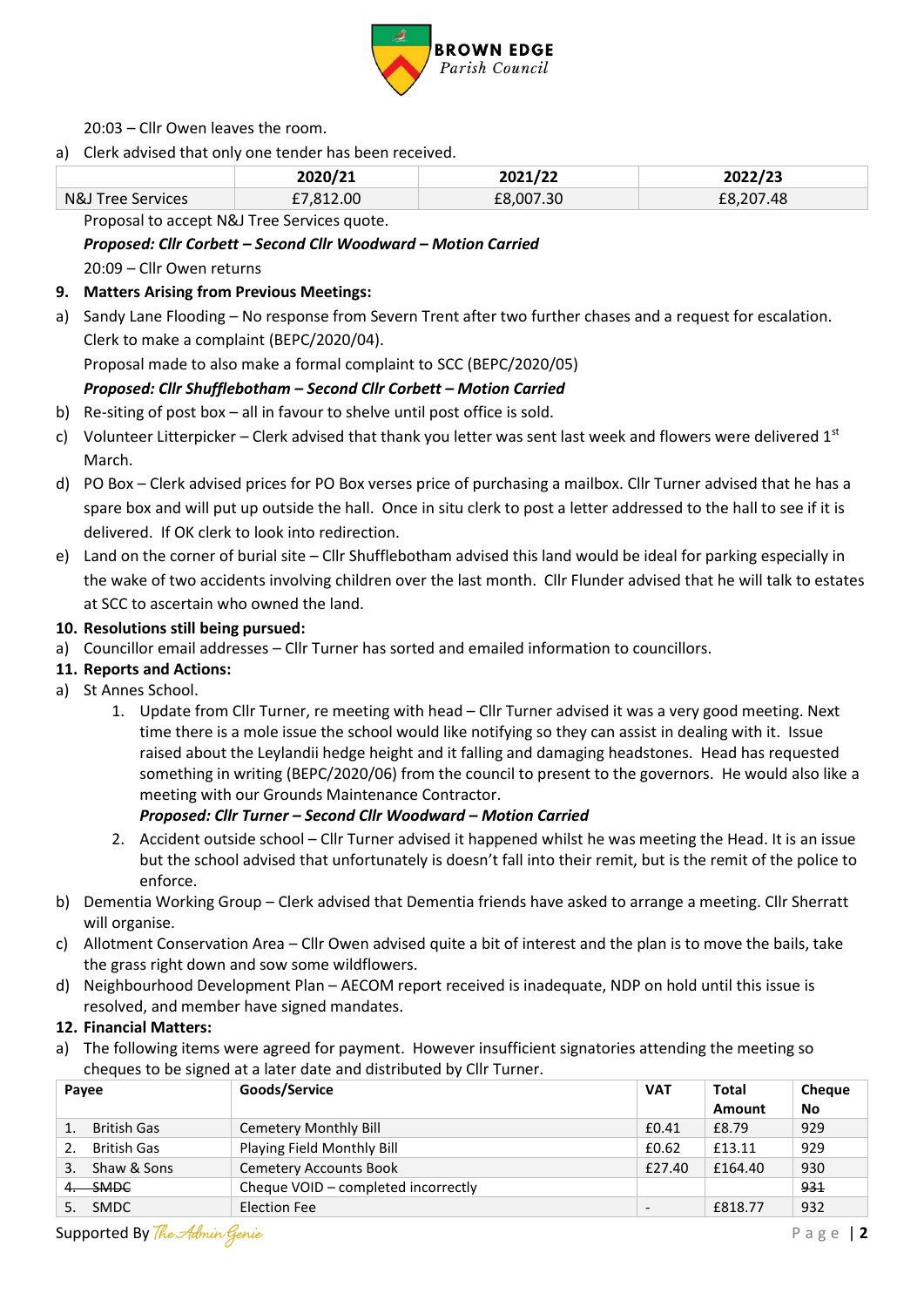

| 6. | Rowtype                      | Cemetery Plot Certificate A3        | £12.00                   | £72.00  | 933 |
|----|------------------------------|-------------------------------------|--------------------------|---------|-----|
| 7. | <b>N&amp;J Tree Services</b> | January Grounds Maintenance         | £123.93                  | £743.60 | 934 |
| 8. | <b>N&amp;J Tree Services</b> | <b>February Grounds Maintenance</b> | £123.93                  | £743.60 | 934 |
| 9. | Adrian Mason                 | Litterpicking Fee                   | $\overline{\phantom{a}}$ | £80.00  | 935 |
|    | 10. Siân Morgan-Owen         | Interim Clerk Fee                   | $\overline{\phantom{a}}$ | £780.00 | 936 |
|    | 11. Siân Morgan-Owen         | Interim Clerk Expenses              | $\overline{\phantom{a}}$ | £53.99  | 936 |
|    |                              |                                     |                          |         |     |

*Proposed: Cllr Wright – Second Cllr Shufflebotham – Motion Carried*

- b) Appointing of a Council Auditor Proposal made for Cllr Shufflebotham to take on this role. *Proposed: Cllr Owen – Second Cllr Hargreaves – Motion Carried*
- c) Standing Orders Covered in agenda item 1
- d) 2020/2021 Acceptance of recommended new budget headings (see 12e). *Proposed: Cllr Shufflebotham – Second Cllr Corbet – Motion Carried*
- e) 2020/2021 Acceptance of recommended precept allocation.

|                                                       | Precept Budget 2020 - 2021 |                |   |           |
|-------------------------------------------------------|----------------------------|----------------|---|-----------|
|                                                       |                            | 5.02% Increase |   |           |
|                                                       |                            | £22,959.75     |   | Agreed    |
| <b>Cemetery Recorder Fee</b>                          | £                          | 2,000.00       | £ | 2,000.00  |
| <b>Cemetery Recorder Expenses</b>                     | £                          | 100.00         | £ | 100.00    |
| <b>Cemetery Costs (Electric, Water, Pest Control)</b> | £                          | 275.00         | £ | 275.00    |
| <b>Projects</b>                                       | £                          | 900.00         | £ | 900.00    |
| <b>Playing Field Utilities (electric)</b>             | £                          | 160.00         | £ | 160.00    |
| <b>Play Equipment / Inspection</b>                    | £                          | 210.00         | £ | 210.00    |
| <b>Grounds Maintenance</b>                            | £                          | 7,820.00       | £ | 7,820.00  |
| Litterpicker                                          | £                          | 860.00         | £ | 860.00    |
| <b>Clerks Salary (PAYE, NI)</b>                       | £                          | 6,300.00       | £ | 6,300.00  |
| <b>Clerks Admin Expenses</b>                          | £                          | 300.00         | £ | 300.00    |
| <b>Professional Fees (Ins, Audit)</b>                 | £                          | 1,650.00       | £ | 1,650.00  |
| <b>Subscriptions (SPCA, Allotment, ICO)</b>           | £                          | 400.00         | £ | 400.00    |
| Donations / Gifts (flowers, remembrance wreaths)      | £                          | 45.00          | £ | 45.00     |
| <b>S137 Grants</b>                                    | £                          | 400.00         | £ | 400.00    |
| <b>Street Lighting</b>                                | £                          | 470.00         | £ | 470.00    |
| <b>Elections</b>                                      | £                          | 819.00         | £ | 819.00    |
| <b>Website Fee's</b>                                  | £                          | 250.00         | £ | 250.00    |
| <b>Sub Total (Exc VAT)</b>                            | £                          | 22,959.00      | £ | 22,959.00 |

#### *Proposed: Cllr Owen – Second Cllr Hargreaves – Motion Carried*

f) 2020/2021 – Acceptance of recommended earmarked reserves.

| <b>Earmarked Reserves</b>                          |   |           |
|----------------------------------------------------|---|-----------|
| <b>Total Reserve Monies</b>                        | £ | 96,718.18 |
| Recommended 4 Months Free Funds                    | £ | 11,000.00 |
| <b>Emergency Contingency</b>                       | £ | 5,000.00  |
|                                                    |   |           |
| <b>Remaining Reserves Available for Earmarking</b> | £ | 80,718.18 |
|                                                    |   |           |
| Project at Cemetery                                | £ | 64,000.00 |
| Allotment Conservation Area                        | £ | 1,000.00  |
| Holly Bush Car Park                                | £ | 3,000.00  |
| <b>Historical Markers</b>                          | £ | 3,000.00  |
| Clerk Recruitment (advertising and equipment)      | £ | 1,500.00  |
| Completion and Referendum of NDP                   | £ | 8,000.00  |
| <b>Total Amount Earmarked</b>                      | £ | 80,500.00 |

#### *Proposed: Cllr Shufflebotham – Second Cllr Wright – Motion Carried*

g) Completion of the annual return:

1. Proposal made that annual return completed by previous clerk.

*Proposed: Cllr Shufflebotham – Second Cllr Wright – Motion Carried*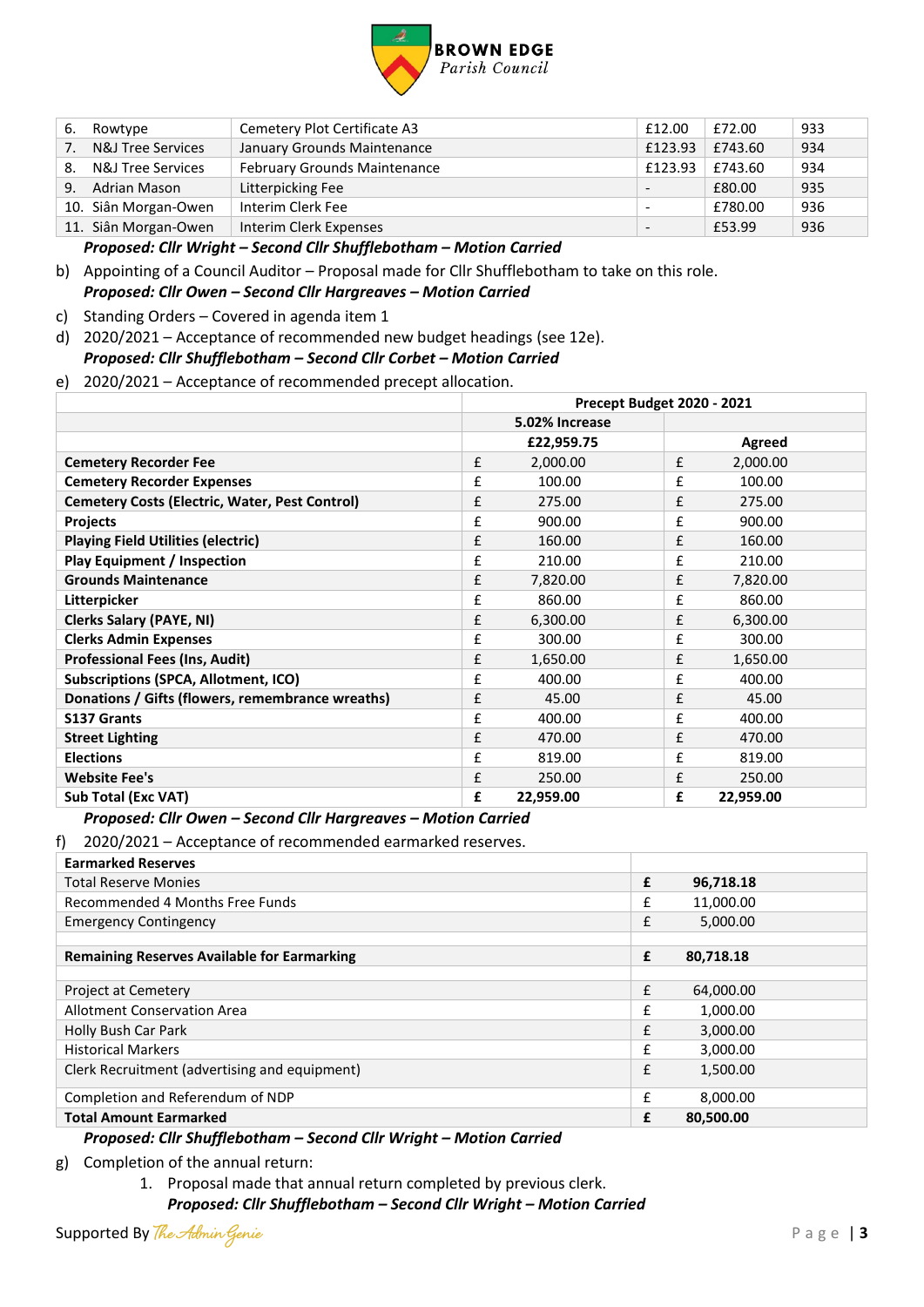

2. Current internal auditor retiring. Clerk has secured another auditor for the same price as the previous auditor.

### *Proposed: Cllr Shufflebotham – Second Cllr Wright – Motion Carried*

h) Cemetery Report – Moved to next meeting.

#### **13. Correspondence:**

| Date                   |                          | <b>From</b>                       | <b>Subject</b>               | <b>Outcome</b>                |
|------------------------|--------------------------|-----------------------------------|------------------------------|-------------------------------|
| <b>For Information</b> |                          |                                   |                              |                               |
| a)                     | 20/02/2020               | <b>National Allotment Society</b> | Newsletter                   | Emailed to Cllrs 21/2/2020    |
| 21/02/2020<br>b)       |                          | <b>SCC</b>                        | Grass Cutting & Weed Control | Emailed to Cllrs 24/2/2020    |
|                        | <b>For Consideration</b> |                                   |                              |                               |
| c)                     | 19/02/2020               | Staffordshire Fire & Rescue       | Draft Safety Plan 2020-2024  | Emailed to Cllrs 20/2/2020    |
| d)                     | 26/02/2020               | <b>Local Resident</b>             | Pre-Application engagement - | Advise to be sought from SMDC |
|                        |                          |                                   | development Breach Rd        | Planning dept.                |

#### **14. Items on Notice:** No matters reported

#### **15. Other Matters to be Discussed:**

a) Parish Clerk Recruitment.

Councillors were given visibility of all policies, contracts and other related materials prior to the meeting. Proposal made to accept contract and policies outline by working group.

#### *Proposed: Cllr Owen – Second Cllr Hargreaves – Motion Carried*

Proposal made to purchase SCRIBE accounting software for £283 p/a.

#### *Proposed: Cllr Owen – Second Cllr Turner-Holdcroft – Motion Carried*

Proposal made that Cllr Wright becomes Clerk Coordinator, point of contact and 2<sup>nd</sup> subscription on SCRIBE.

### *Proposed: Cllr Corbett – Second Cllr Turner-Holdcroft – Motion Carried*

Proposal made that Cllr Wright, Turner and Woodward form the interview panel.

#### *Proposed: Cllr Shufflebotham – Second Cllr Hargreaves – Motion Carried*

Proposal made that position is advertised via parish newsletter, website, social media and SPCA. CV's and letters of interest are emailed initially to the clerk. Advert to run for 3 weeks.

# *Proposed: Cllr Owen – Second Cllr Turner-Holdcroft – Motion Carried*

- b) Wildflowers Meadow covered in agenda item 11c.
- c) Parish Clerk mobile phone Clerk to purchase mobile phone (approx. £40/50) and FOC 'pay as you go' SIM card. *Proposed: Cllr Owen – Second Cllr Hargreaves – Motion Carried*

Clerk to also look into laptops/notebooks up to £300

# **16. Items for the attention of other local authorities:**

- a) Matters for the District Council Cllr Porter would like to install some birdboxes.
- b) Matters for the County Council

Cllr Corbett enquired about brown signs for Hill Top pub.

# **17. Planning Matters:**

Applications are forwarded to Councillors when received for viewing on the SMDC website. Comments are then passed via the SMDC portal.

|                                           | <b>Applications for Consideration</b>                    |            |                                    |                                                |  |  |
|-------------------------------------------|----------------------------------------------------------|------------|------------------------------------|------------------------------------------------|--|--|
| End of<br><b>SMDC No</b>                  |                                                          |            | <b>Address</b>                     | <b>Proposed Application Details</b>            |  |  |
| * P/work not rec'd<br><b>Consultation</b> |                                                          |            |                                    |                                                |  |  |
| Period<br>from SMDC in time               |                                                          |            |                                    |                                                |  |  |
|                                           | for CPC meeting                                          |            |                                    |                                                |  |  |
| a)                                        | SMD/2020/0070                                            | 13/03/2020 | Four Oaks, Church Road, Brown Edge | Proposed summer room over existing garage.     |  |  |
| b)                                        | SMD/2020/0097                                            | 17/03/2020 | 1 St Annes Villas, Boardmanns Bank | Proposed new extension to extend kitchen,      |  |  |
|                                           |                                                          |            |                                    | raising an area of roof & general alterations. |  |  |
|                                           | <b>Resubmission - Revised Descriptions/Amended Plans</b> |            |                                    |                                                |  |  |
| c)                                        | SMD/2019/0320                                            |            | Land at Ball Green Farm, Woodhouse | A cubicle shed for housing of the dairy herd - |  |  |
|                                           |                                                          |            | Lane, Brown Edge                   | phase 2 resubmission of 2018/0027              |  |  |